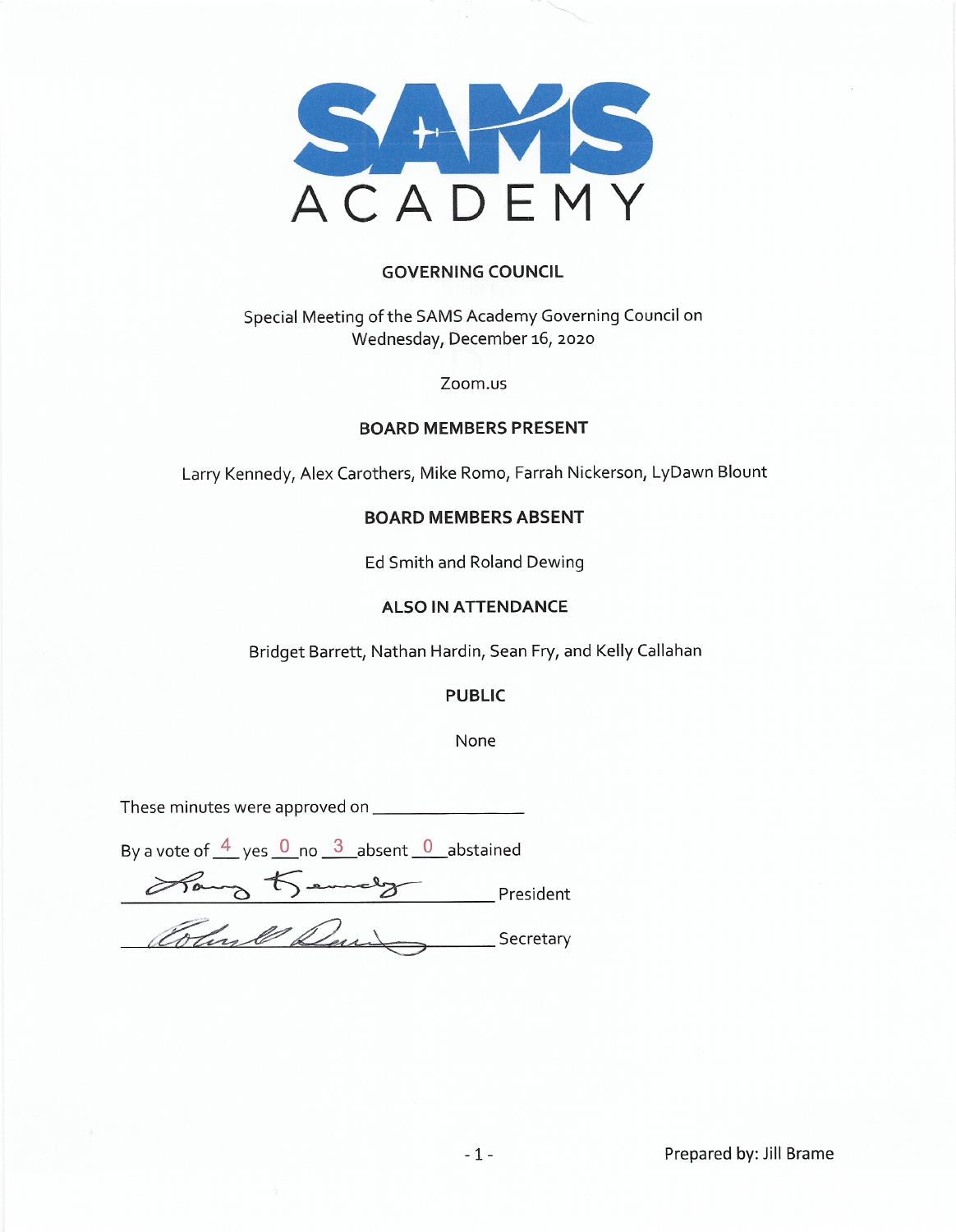# **I. Call to Order**

Larry Kennedy called to order the Special Meeting of the Governing Council for the Southwest Aeronautics, Mathematics, and Science Academy on December 16, 2020 at 4:30 PM on zoom.us.

### **A. Roll Call**

Larry Kennedy asked Jill Brame to call roll. Jill Brame called LyDawn Blount, Farrah Nickerson, Mike Romo, Alex Carothers, and Larry Kennedy. Roland Dewing and Ed Smith were absent.

### **B. Adoption of the Agenda\***

Larry Kennedy asked for a motion to approve the agenda. Farrah Nickerson made a motion to approve the agenda. Alex Carothers seconded the motion. Larry Kennedy called for a roll call vote to approve the agenda. Jill Brame called LyDawn Blount, Farrah Nickerson, Mike Romo, Alex Carothers, and Larry Kennedy; all voted yes. The motion carried unanimously.

## **C. Review/Approval of Minutes from November 19, 2020\***

Larry asked for a motion to approve the Minutes from the November 19 regular meeting. Farrah Nickerson made a motion to approve the minutes. Mike Romo seconded the motion. Larry Kennedy called for a roll call vote to approve the minutes from November 19, 2020. Jill Brame called LyDawn Blount, Farrah Nickerson, Mike Romo, Alex Carothers, and Larry Kennedy; all voted yes. The motion carried unanimously.

## **II. Closed Session**

 **A. None.**

**III. Open Session** 

**A. None.** 

**IV. Public Comment** 

None.

# **V. Administrative Update**

## **A. Student Achievement Update**

Bridget Barrett informed the governing council that 20 students finished classes early and 35 students are failing all class. Many students have extensions over the break. Many students that finished early, have started  $2^{nd}$  semester classes. The teachers are making many efforts to contact families and students. There are parent/teacher conferences on January  $4<sup>th</sup>$  when break is over.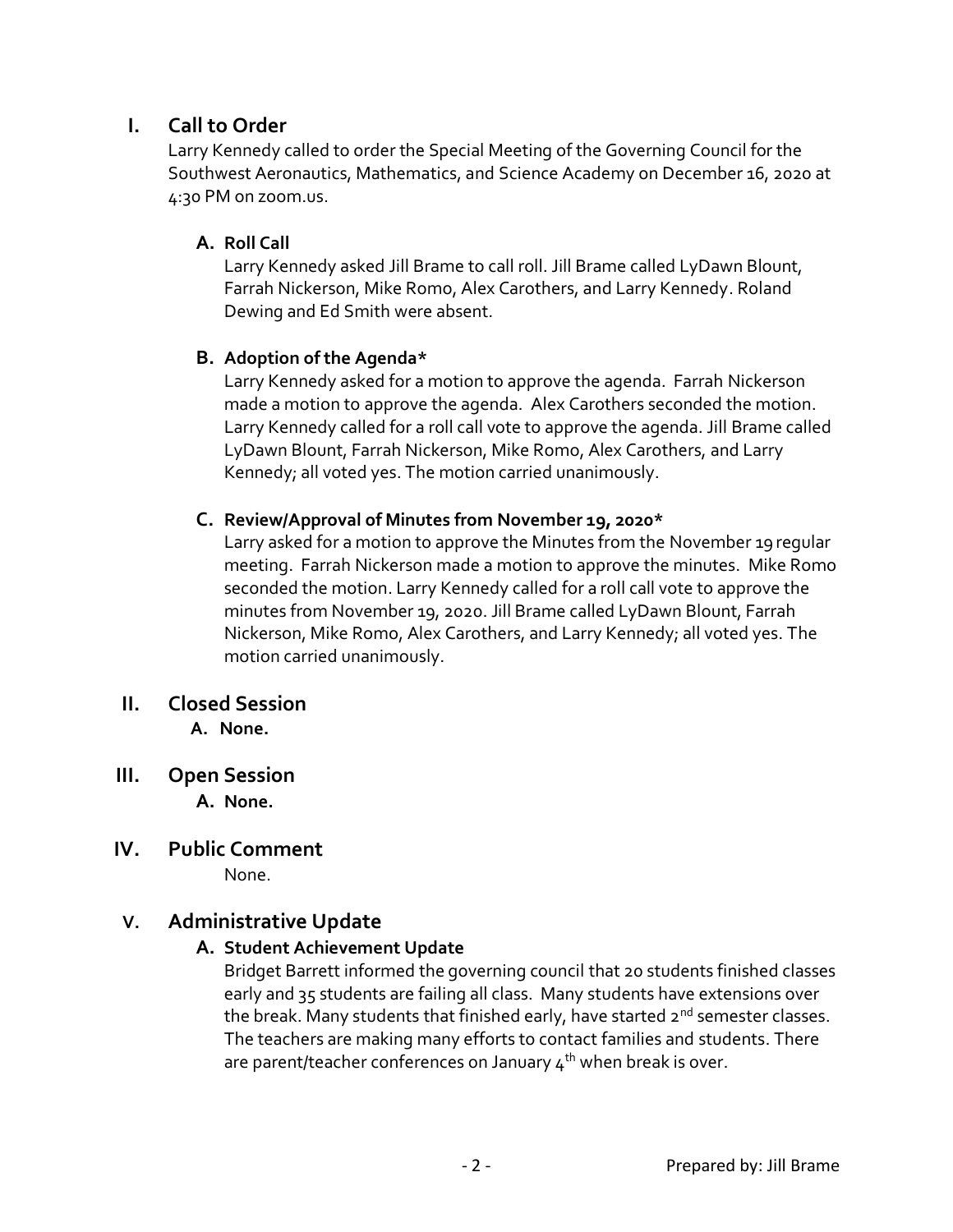# **VI. Ongoing Business Matters**

### **A. Aviation Program Update**

Nathan Hardin reported that there have been fewer flights than the month before; the plane is down for maintenance. He is getting quotes for new avionics for the airplane. Ground classes are finishing up. Spartan is quaranteeing 3 spots for SAMS students and will work to get housing assistance for the students. They are posting our school as an affiliate. SAMS Academy is now participating in Pet Rescue program; as it works with the student schedules. The staff is working to get more students trained with recreational licenses. There are about 8 students that are working together to study and take their written exam.

### **B. Facility Committee Update**

Farrah Nickerson, Bridget Barrett, and Jill Brame reported that all reports are back on the land of the new building (soil sample, environmental, etc) and everything looks good. The civil engineer is working with the city and HOA to ensure the building is to code.

## **VII. New Business Matters**

### **A. Resolution 21-04 for Commitment of Fund Balances**

Larry Kennedy asked Sean Fry to explain this item. Sean Fry explained that this resolution commits the money for the sale of the Diamond aircraft to the restoration of the existing aircraft. He wants to be sure that the money is budgets to the current aircraft. Larry asked for a motion. Farrah Nickerson made a motion to approve resolution 21-04 for commitment of Fund Balances. Alex Carothers seconded the motion. Larry Kennedy called for a roll call vote to approve resolution 21-04. Jill Brame called Farrah Nickerson, Mike Romo, Alex Carothers, and Larry Kennedy; all voted yes. LyDawn Blount absent for the vote. The motion passed.

## **VIII. Governing Council Development**

### **A. Discussion with Kelly Callahan**

Kelly Callahan was thankful to the governing council for being flexible with the date of the meeting. The work that the whole Governing Council is doing is being credited for the training hours. She is continuing to work on policy writing with Bridget Barrett. Kelly Callahan also told the governing council that she will work with them to on the head administrator evaluation. She will take what they already have and enhance it. Alex Carothers asked Kelly about opportunities for grants and she said that she has some ideas and that PCSNM is working on building a collaborative list for charter schools.